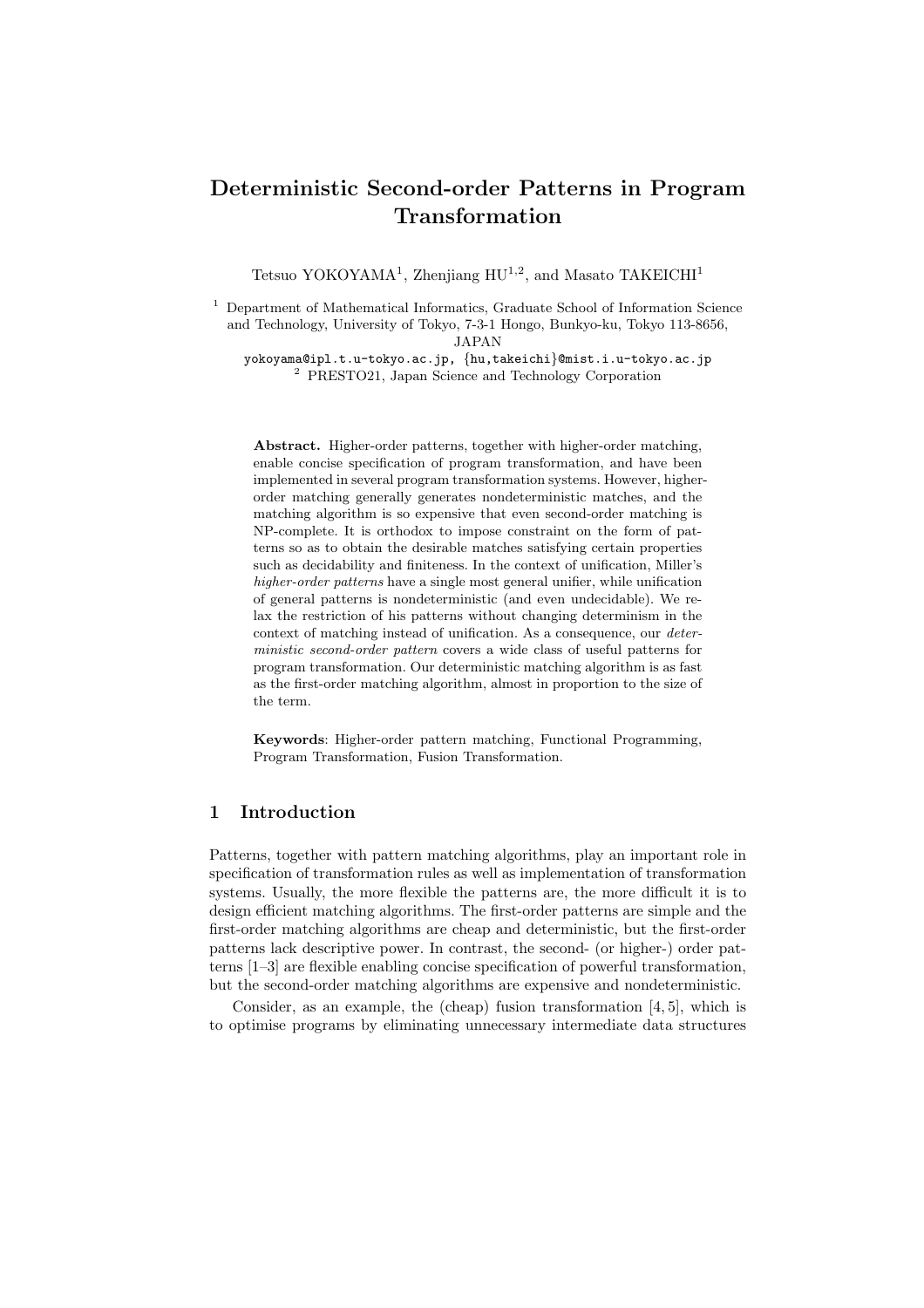passed between functions. The basic fusion transformation rule (in Haskell like notation [6]) is:

$$
a \otimes f r = f(a \oplus r)
$$
  

$$
f \cdot foldr \left(\oplus\right) e = foldr \left(\otimes\right) \left(f e\right)
$$

which says that a composition of function  $f$  with a  $f$ oldr can be fused into a single foldr, provided that one can find a function  $\otimes$  satisfying the fusible condition, namely  $a \otimes f r = f (a \oplus r)$  holds. However, specification of this simple transformation rule with the first-order pattern has proved to be a challenge [7].

Notice that the key step in fusion transformation is to find a function ⊗ meeting the fusible condition. This is actually a higher-order matching problem: matching the higher order pattern  $\lambda a r.a \otimes f r$  with the term<sup>3</sup>  $\lambda a r.f$  ( $a \otimes r$ ) to obtain a substitution (definition) for the pattern variable  $\otimes$ . To be more concrete, let us see the fusion of the following program for computing the sum of squares of each element of a list<sup>4</sup>.

\n
$$
\text{sumsq} = \text{sum} \cdot \text{foldr} \left( \lambda a \, r \cdot a \, * \, a : r \right) \left[ \right]
$$
\n

\n\n $\text{where } \text{sum} \left[ \right] = 0$ \n

\n\n $\text{sum} \left( a : x \right) = a + \text{sum} \, x$ \n

With the fusion rule, we can obtain  $sumsq = foldr \ (\otimes) 0$ , if we can find a function  $\otimes$  such that the pattern  $\lambda a r. a \otimes sum r$  can match with the term  $\lambda a r. a * a + sum r$ , the normalised form of  $\lambda a r. sum (a \oplus r)$  where  $\oplus = \lambda a r. a * a : r$ . Applying the second-order matching algorithm immediate yields the match:

$$
\{\otimes \mapsto \lambda x y. x * x + y\}.
$$

It is worth noting that while the second-order matching is powerful enough to find the solution, the first-order matching will give no solution.

Despite the attractive power of higher-order patterns and higher-order matching, there are several significant objections to the use of higher-order matching for implementing program transformation, particularly in functional languages.

- First, higher-order matching is known to be so expensive that even secondorder is NP-complete [8]. Therefore, a real efficient implementation is out of the question.
- Second, higher-order matching algorithms are generally nondeterministic, resulting in more than one solution. Unlike logic languages such as Prolog which deal with this sort of nondeterminism by means of backtracking, it cannot be directly handled by functional languages.
- Lastly, although there is a clear specification of the solutions to the matching problem, nondeterminism makes semantics complex and it is often difficult to explain why a particular match was not produced.

<sup>3</sup> Strictly speaking, the term should be normalised before being matched with a pattern.

<sup>&</sup>lt;sup>4</sup> Here binary operators  $(.), (*), (:), (+)$  are constants.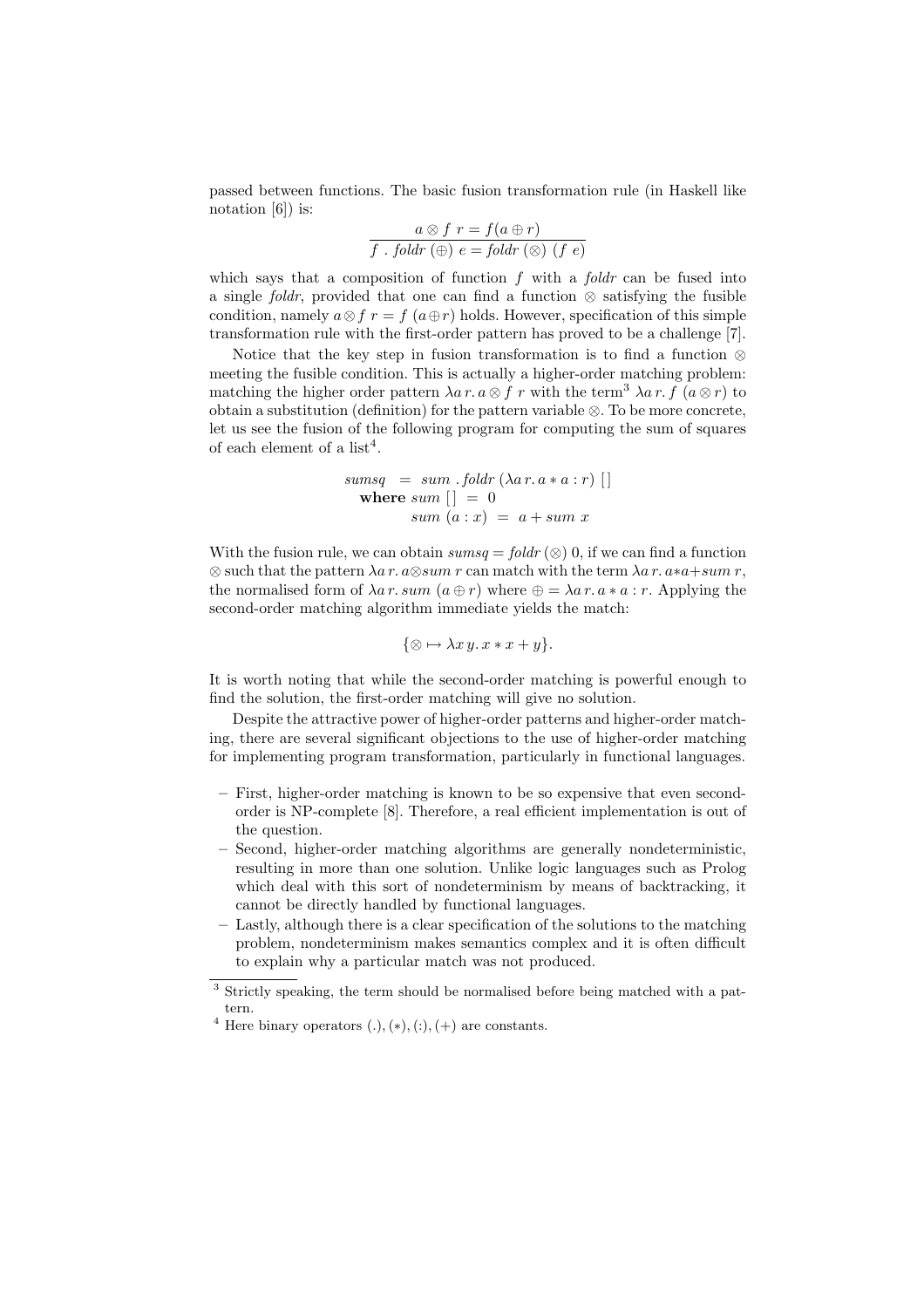Fortunately, the experience of implementing program transformation systems tells that it is not really necessary to have full flexibility of higher-order patterns and higher order matching in practice. We may, therefore, think of imposing reasonable restriction on the form of patterns to generate desirable higher-order matching that is both *deterministic* and *efficient*. It is known that by restricting the form of patterns, one can make possibly undecidable fifth-order matching be decidable [9], and infinite third-order matching be finite [3].

We shall focus on the second-order matching [1], a useful matching particularly useful for program transformation, and we aim to provide a reasonable restriction on the second-order patterns so as to make the second order matching be not only deterministic and efficient, but also powerful enough to specify transformation rules. As a matter of fact, in the context of unification, Miller has defined a class of deterministic higher-order pattern [10]. In his higher-order patterns, each occurrence of free variable should be applied to a sequence of distinct bound variables. For example, the pattern

#### $λx y. p y x$

is valid, since the free variable p appears at the head of the application p  $y \, y$  and the arguments of  $p$ , namely  $x$  and  $y$ , are distinct bound variables. However, the patterns of  $\lambda x y$ . p x x where p has the same bound variable x,  $\lambda x y$ . p  $(x + x) y$ where the argument  $(x + x)$  of p is not a variable, and  $\lambda x y$ , p q x where the argument  $q$  of  $p$  is not a bound variable, are all invalid. It has been proved that the general higher-order unification (matching) with respect to these patterns is deterministic, and an implementation has been given [11]. Miller's patterns are, however, too restrictive to describe program transformation rules. For instance, the arguments of free variables in a pattern may be complicated terms instead of variables, as seen in the fusion law where the arguments of the free variable  $\otimes$  in the pattern are a and f r.

In this paper, we relax the restriction of Miller's higher-order patterns by allowing the arguments to be terms, and propose a class of deterministic secondorder patterns, called DSP, with the following features.

- $-$  DSP covers a wider class of patterns that are often used in specification of program transformation and program calculation. It enables concise description of the fusion law. This is very important, the fusion law plays an essential role in program transformation and calculation [12, 13] and many other transformations can be formalised using the fusion law.
- $\mathcal{DSP}$  leads to a deterministic and efficient algorithm for second-order matching. Our main idea of  $\mathcal{DSP}$  is the deterministic choice of *discharging*, with which the second-order matching problem is boiled down to the first-order one. It is our hope that our approach would provide a new and effective way to incorporate higher-order patterns into functional languages [14].

The organisation of the paper is as follows. In Sect. 2, We give a formal definition of our deterministic second-order patterns. In Sect. 3, we prove the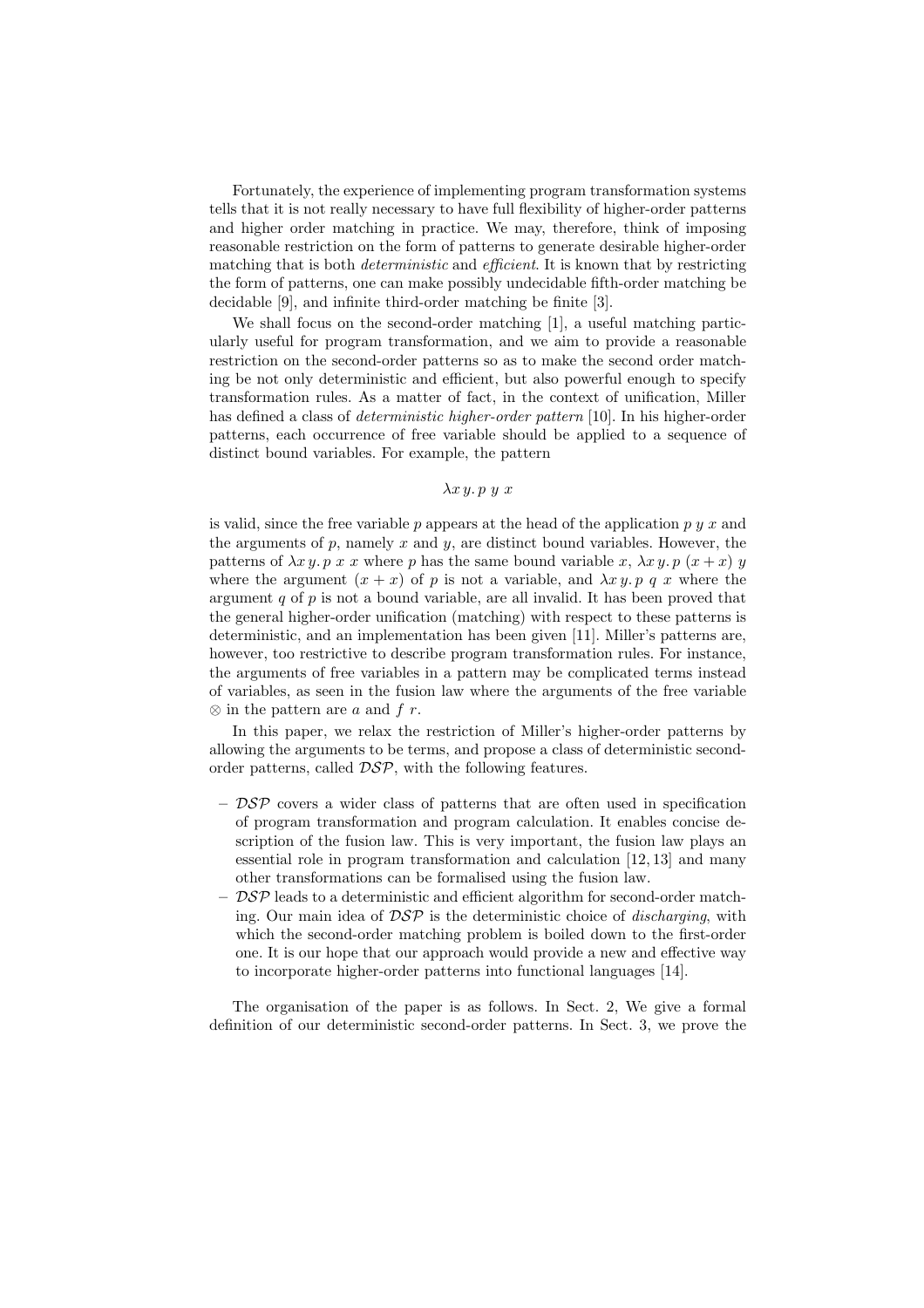determinism of our matching algorithm with respect to deterministic secondorder patterns. In Sect. 4, we present an efficient algorithm, and prove soundness and efficiency of the algorithm. In Sect. 6, we briefly explain related works and conclude the paper.

# 2 Deterministic Second-order Patterns

We consider simply-typed lambda *terms* defined as follows.

$$
T = c \qquad {\text{constant } }
$$
  
\n
$$
\begin{array}{c}\n \mid v \qquad {\text{variable } } \\ \n \mid T T \qquad {\text{application } } \\ \n \lambda x . T \qquad {\text{lambda abstraction } } \n\end{array}
$$

Let  $FV$  be a function mapping from a term to a set of free variables in the term. For example,  $FV(\lambda x. p x)$  returns p. We call a term E closed if  $FV(E) = \{\}.$ For readability we sometimes use the infix notation, so  $x + y$  denotes the term (+) x y. We call a term  $\beta$ -normal if the term does not contain any  $\beta$ -redex, and we call term  $\eta$ -normal if the term does not contain any  $\eta$ -redex. We sometimes write  $\lambda \bar{x}$ . p  $\bar{E}$  for  $\lambda x_1 \cdots \lambda x_l$ . p  $E_1 \cdots E_m$ .

We say that a term  $E_1$  is a *subterm* of  $E_2$ , denoted by  $E_1 \subseteq E_2$ , if  $E_1 \in$  $subTerm(E_2)$  (here  $\alpha$ -renaming is implicitly assumed), where  $subTerm$  is defined below.

$$
subTerm(c) = {c}
$$
  
\n
$$
subTerm(v) = {v}
$$
  
\n
$$
subTerm(E_1 E_2) = {E_1 E_2} \cup subTerm(E_1) \cup subTerm(E_2)
$$
  
\n
$$
subTerm(\lambda x.E) = {\lambda x.E} \cup subTerm(E)
$$

Let  $v t_1 \cdots t_n$  be a subterm and  $v$  be a variable. We call  $t_1, \ldots, t_n$  be arguments of  $v$ , and call  $v$  head of the subterm.

We write *substitutions* (or called *matches*) as a mapping from variables to closed terms like

$$
\phi = \{ p \mapsto \lambda x. \, x \, b \}.
$$

We denote domain of substitution  $\phi$  as  $dom(\phi)$  and range of the substitution as range( $\phi$ ). The composition of substitutions  $\phi$  and  $\psi$  is defined if the substitutions are compatible, i.e., the same variables in domains do not have different ranges:

$$
\forall v \in \text{dom}(\phi) \cap \text{dom}(\psi) \cdot \phi \ v =_{\alpha\beta\eta} \psi \ v
$$

where the equality operator  $(=\alpha\beta\eta)$  is modulo  $\alpha\beta\eta$ -conversion. Otherwise, it will return the special match *fail*. Note that *fail* is the zero unit of match composition, that is,  $fail$ .  $m = m$ .  $fail = fail$ . For example, the composition of substitutions  $\{p \mapsto c\}$ .  $\{p \mapsto \lambda x. x\}$  is fail.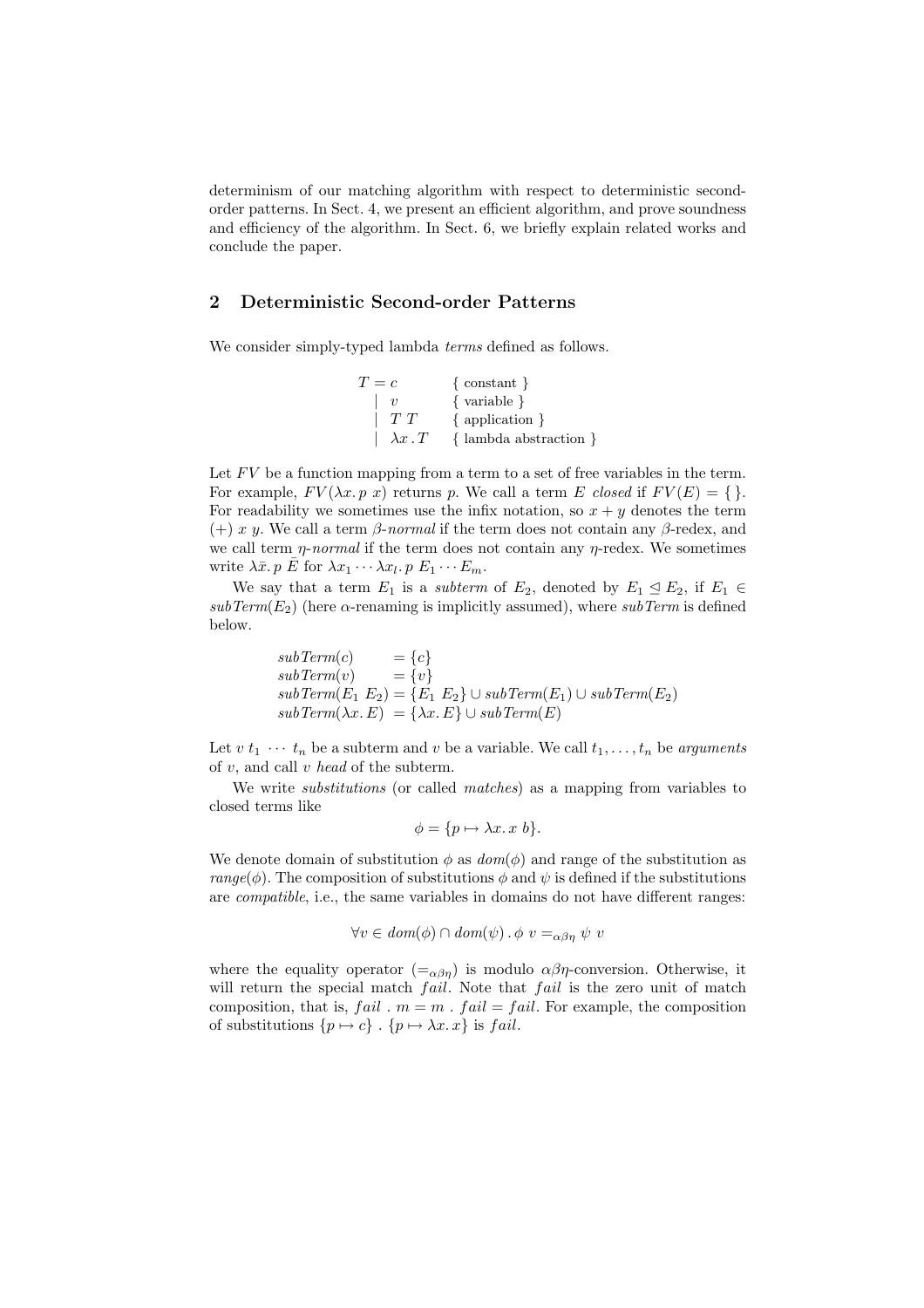Types are constructed in the usual way in simply typed lambda calculus. Let  $T_0$  be a set of base type. A type set T are defined as follows.

$$
\alpha \in T_0 \Rightarrow \alpha \in T
$$
  

$$
\alpha, \beta \in T \Rightarrow \alpha \to \beta \in T
$$

The *order* of a type  $\tau$  *ord*( $\tau$ ) is defined as follows.

$$
ord(\alpha) = 1, \quad \text{if } \alpha \in T_0
$$
  

$$
ord(\alpha \to \beta) = max\{ord(\alpha) + 1, ord(\beta) \}
$$

The order of any base types is 1. The order of a function types is the maximum of one plus the order of the argument type and the order of the result type. The order of a term is defined as the order of its type.

Terms with free variables are called *patterns*. Given a pattern  $P$  and a closed term T where P and T are  $\beta\eta$ -normal, a rule is a pair of terms written as  $P \to T$ .

We are now ready to define our class of patterns. We call them *deterministic* second-order patterns, because as we will see later matching a pattern belonging to this class with a closed term will give at most one match. The class of patterns is a simple extension of Miller's higher-order patterns which has at most single unification; the arguments of every free variables in the pattern must be distinct and bound variables.

Definition 1 (Deterministic Second-order Patterns). A term P is said to be a deterministic second-order pattern  $\mathcal{DSP}$ , if (1) maximum {ord(v) | v  $\in$  $FV(P)$   $\leq$  2, and (2) the arguments  $E_1, \ldots, E_m$  of any free variable occurring in the pattern satisfy the following conditions.

$$
\begin{array}{l}\n\text{i } \forall i. \, FV(E_i) \neq \{\} \\
\text{ii } \forall i, j. \, i \neq j \Rightarrow E_i \nleq E_j \\
\text{iii } \forall i. \, v \in FV(E_i) \Rightarrow v \notin FV(P)\n\end{array} \qquad \qquad \Box
$$

The condition (1) simply requires that free variables in the pattern should have the order of at most 2, due to our focus on the second-order case. It follows that each  $E_i$  should be a first-order term;  $p(\lambda x. x)$  is not a valid pattern because the argument is a function which is not a first-order term. The condition (2) on the arguments is a relaxation of Miller's idea from "distinct and bound variables" to "non-mutually embedded terms containing bound variables": (i)  $E_i$  should not be a closed term, so the term  $p_1$  is not a valid pattern because the argument 1 of the free variable  $p$  is a closed term, which does not contain any free variable; (ii) For all  $i, j(i \neq j)$ ,  $E_i$  is not a subterm of  $E_j$ , so  $\lambda x. p x (x + 1)$  is not a valid pattern since the argument x is a subterm of another argument  $x + 1$ ; (iii)  $E_i$ should not contain any pattern (free) variable, i.e., free variables in  $E_i$  should not be free in the pattern  $P$ , so  $p \, q$  is not a valid pattern.

 $\mathcal{DSP}$  covers a wide class of useful patterns for describing transformation rules. The pattern  $\lambda a r. a \otimes f r$  in the fusion law discussed in the introduction is a  $\mathcal{DSP}$ . Another example is, the following  $\mathcal{DSP}$  pattern

$$
\lambda w x
$$
 if p x then q x else r (*Car* x) (w (*Car* x))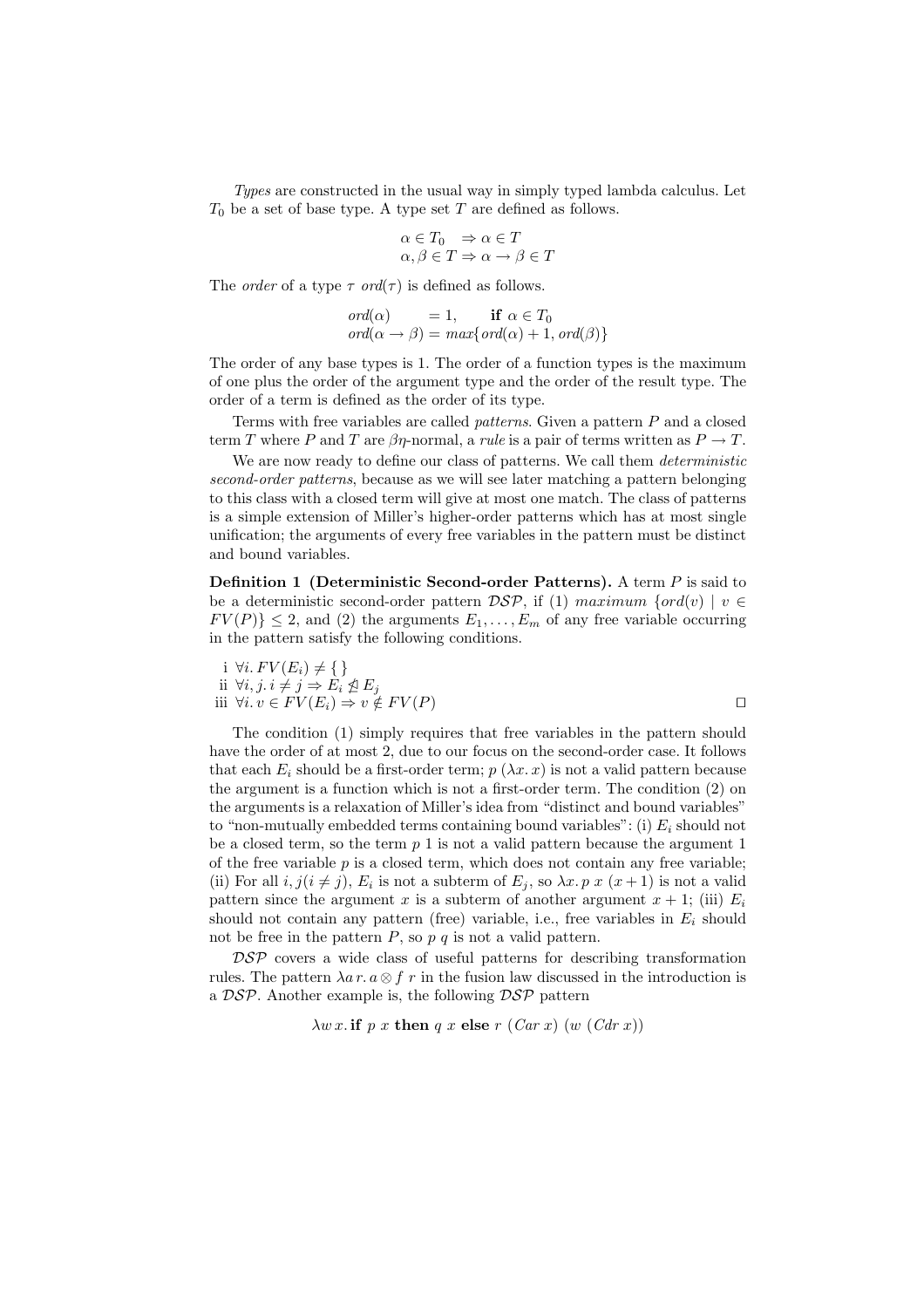which is used to extract a specific program structure. This pattern is beyond Miller's higher-order patterns since the arguments of free variable  $r$  are not variables. Matching this pattern with the program

> $\lambda$ reverse x. if Null x then x else Append (reverse  $(Cdr x)$ ) (Cons  $(Car x)$  Nil)

gives the unique match

 $\{p \mapsto Null, q \mapsto \lambda x. x, r \mapsto \lambda z \, w.$  Append w (Cons z Nil) $\},\$ 

and matching the pattern with the program

 $\lambda$ mapsquare x. if Null x then x else Cons (square  $(Car x)$ ) (mapsquare  $(Cdr x)$ )

gives another but unique match

 ${p \mapsto Null, q \mapsto \lambda x. x, r \mapsto \lambda z \, w. \; Cons \; (square \; z) \; w}.$ 

We will discuss the matching algorithm later.

In the rest of the paper, we will use the following notational convention. We will use  $a, b, c, d$  and ones starting from capital letters to represent constants, use other small letters such as p, q, v, x, y, z represent variables. To distinguish free variables and bound variables in a pattern, we will use  $p, q$  to denote the free variables and  $x, y, z$  to denote bound variables. We will use the Greek identifiers  $\phi, \psi, \sigma$  to represent matches (environments), and the capital letters to represent terms, or patterns.

#### 3 Deterministic Second-order Matching

So far we have given the definition of our patterns. We call it deterministic second-order pattern, because matching a term with this pattern will guarantee to produce a unique match if there exists. We prove this in this section, and show how to do this matching efficiently in Sect. 4.

The general matching problem is defined as follows. Given a rule  $P \to T$ , find all the substitutions  $\phi$  such that  $\phi$  P =<sub>αβη</sub> T. We call this substitution match, and write

$$
\phi \vdash P \to T
$$

to indicate that  $\phi$  is a match of the rule  $P \to T$ . If a matching produces at most one  $\phi$  such that  $\phi \vdash P \to T$ , we say it is *deterministic*, or simply say that  $\phi \vdash$  $P \to T$  is deterministic. If the free variables in P have the order of more than one, we say that the matching problem is of *higher-order*. Generally, a higher-order matching returns infinite solutions and may be undecidable and incomplete. It is known that the second-order matching is nondeterministic, although there exists a complete matching algorithm [1] computing all the matches.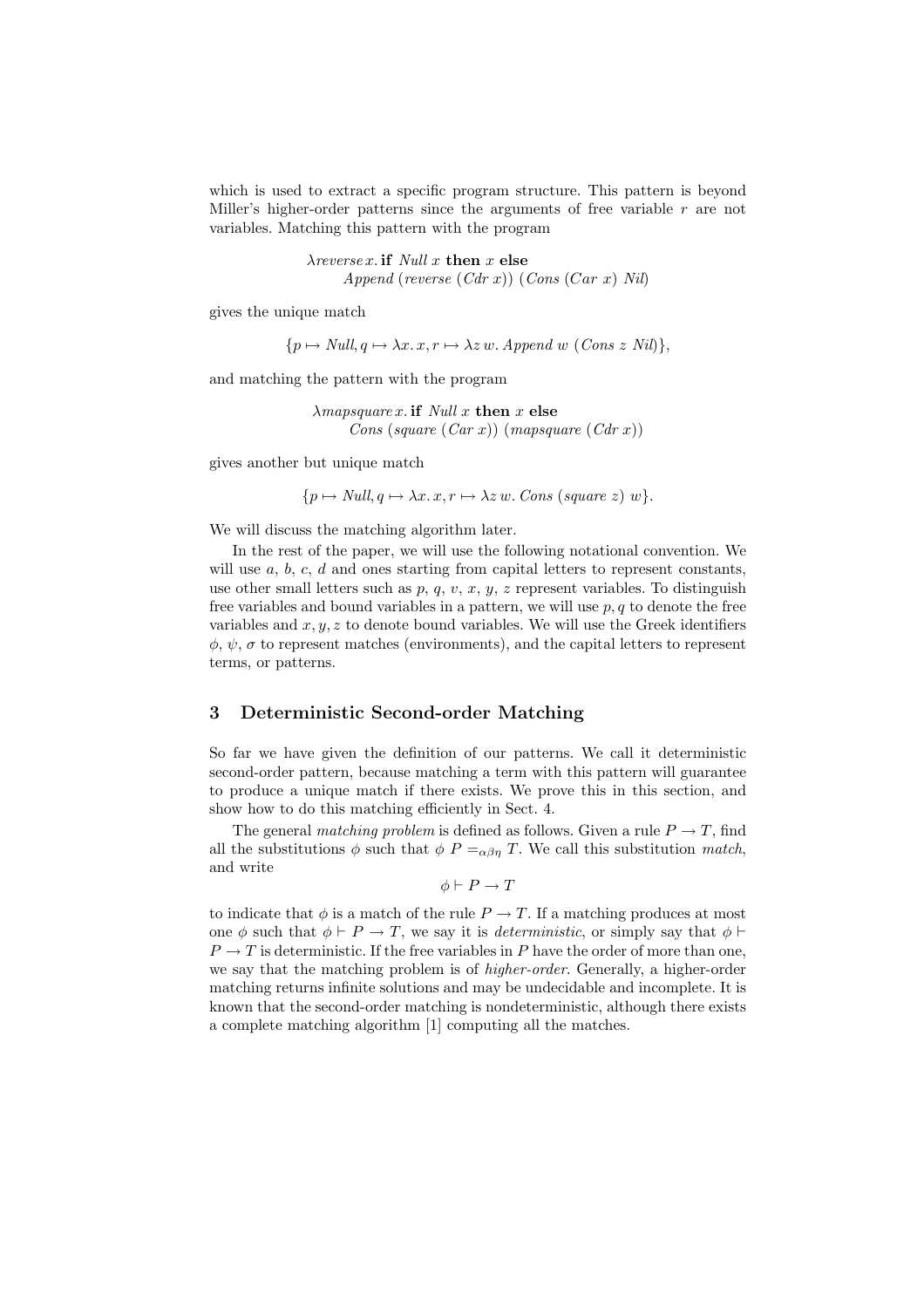```
discharge s \ c = cdischarge s \, v = replace s \, vdischarge s (\lambda x. T_1) =
   let T' = replace\ s\ (\lambda x.\ T_1)in if T' = (\lambda x. T_1) then \lambda x. (replace s T_1) else T'discharge s (T_1 T_2) =
   let T' = replace\ s\ (T_1\ T_2)in if T' = (T_1 \ T_2) then ((discharge \ s \ T_1) \ (discharge \ s \ T_2)) else T'replace [ | T_1 = T_1replace ((y, E) : s) T_1 = \textbf{if } E = T_1 \textbf{ then } y \textbf{ else } replace s T_1
```
Fig. 1. Discharging Algorithm

We call a transformation (discharge  $[(y_1, E_1), \ldots, (y_m, E_m)]$  T) discharging, or discharging  $E_1, \ldots, E_m$  from T by  $y_1, \ldots, y_m$  where the function discharge is defined as Fig. 1. Note that  $(discharge [(y_1, E_1), \ldots, (y_m, E_m)] T)$  does not contain  $E_1, \ldots, E_m$  as subterms. For example, discharging  $1 : [$  from  $1 : 1 : [$ by y results in  $1 : y$ , and discharging  $x : []$  from  $1 : x : []$  by y results in  $1 : y$ . Note that the above definition of discharging is only syntactical replacement.

If we restrict patterns to be  $\mathcal{DSP}$ , the second-order matching becomes deterministic, returning at most one match for any rule. We start with a simple case.

**Lemma 2.** Let  $P_1 = \lambda x_1 \cdots x_l$ .  $p \to L_1 \cdots E_m$  be a  $\mathcal{D}SP$  where  $p \in FV(P_1)$ , and  $T_1$  be an arbitrary closed term. Then,  $\phi \vdash P_1 \to T_1$  is deterministic.

*Proof.* There is no match if  $T_1$  is not in the form of  $\lambda x_1 \cdots x_l$ .  $T_2$  (after  $\alpha \beta \eta$ conversion). To obtain a target of a mapping from  $p$  of a match of a rule  $\lambda x_1 \cdots x_l$ .  $p \to 1 \cdots E_m \to \lambda x_1 \cdots x_l$ .  $T_2$ , we have to discharge all the occurrences of  $E_1, \ldots, E_m$  in  $T_2$  by  $y_1, \ldots, y_m$  exhaustively and enclosing it by  $y_1, \ldots, y_m$ , since  $E_i(1 \leq i \leq m)$  contains free variables (Def.1.(2)i) and if we leave some occurrences in  $T_2$  then we will not be able to find a map from p to a *closed* term. For a  $\mathcal{DSP}$ , syntactical replacement is sufficient to realize discharging since the order of  $E_i$  is  $1(\text{Def.1.}(1)).$ 

Moreover, since  $\forall i, j \in \mathcal{I} \Rightarrow E_i \nsubseteq E_j(\text{Def.1}.(2)$ ii), the order of discharging  $E_i$  does not affect the result of the match. Because of this unique way for exhaustively discharging,  $\phi \vdash P_1 \to T_1$  is deterministic.

We now give our main theorem that matching for the rule of the pattern of  $\mathcal{DSP}$  and an arbitrary closed term is deterministic.

**Theorem 3 (Deterministic Second-order Matching).** If P is a  $\mathcal{DSP}, \phi \vdash$  $P \to T$  is deterministic.

Proof. We prove it by induction on the structure of pattern.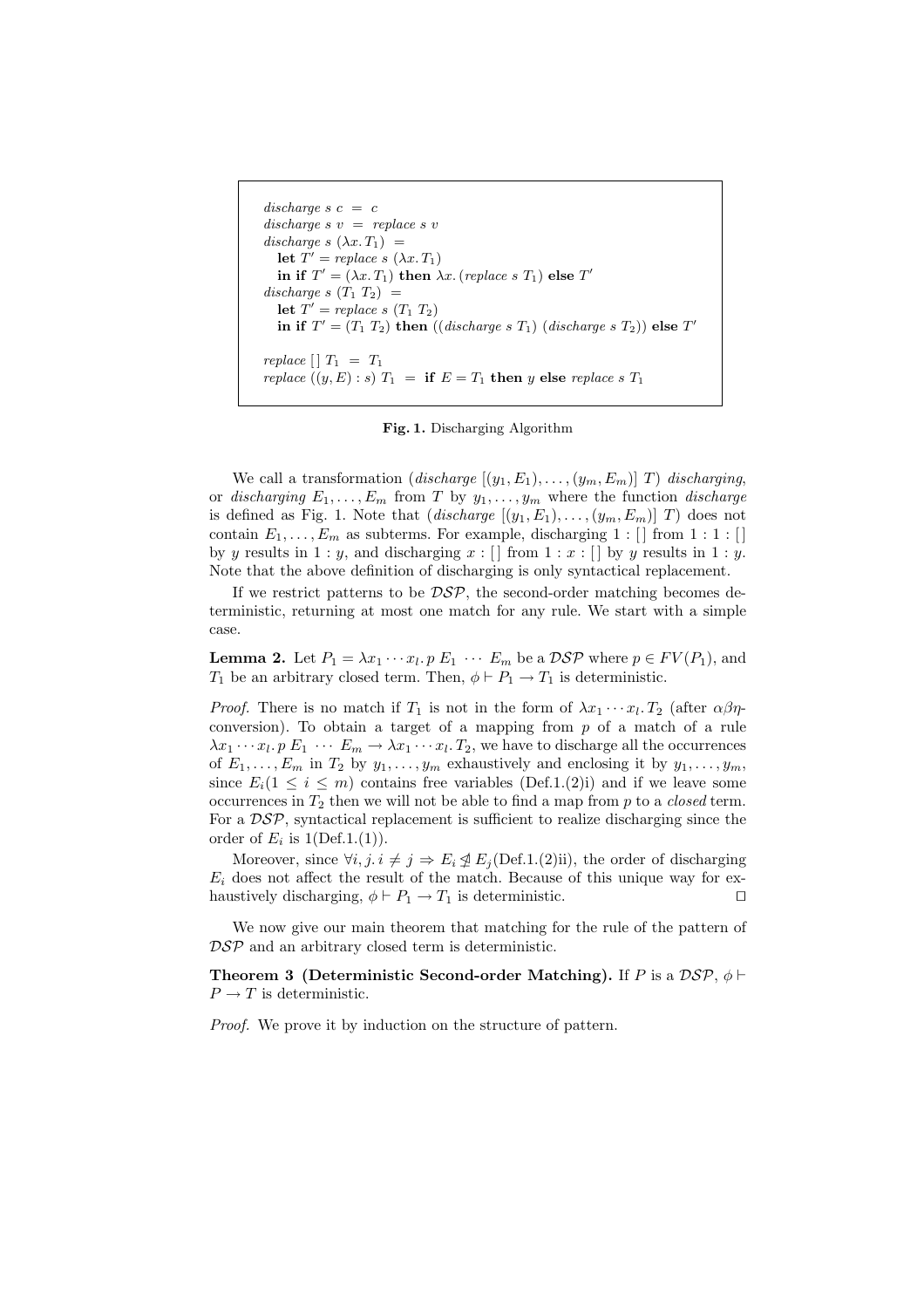- Case  $(P = \lambda \bar{x} \cdot c E_1 \cdots E_m)$ . There is no match if the corresponding term is not transformed into  $T_1 = \lambda \bar{x} \cdot c \cdot F_1 \cdot \cdots \cdot F_m$  by  $\alpha \beta \eta$ -conversion. And the matching decomposed into m matchings  $\phi_i \vdash \lambda \bar{x}. E_i \rightarrow \lambda \bar{x}. F_i$  for  $i = 1...m$ . By induction hypothesis, each matching  $\phi_i \vdash \lambda \bar{x} . E_i \rightarrow \lambda \bar{x} . F_i$  is deterministic, so  $\phi' \vdash P \to T$  is deterministic and  $\phi' = \phi_1 \circ \cdots \circ \phi_m$ .
- Case  $(P_1 = \lambda \bar{x}, x_i E_1 \cdots E_m)$ . The case is similar to the first case. There is no match if the corresponding term is not transformed into  $T_1 = \lambda \bar{x} \cdot x_i \cdot F_1 \cdots F_m$ by  $\alpha\beta\eta$ -conversion. Then,  $\phi' \vdash P_1 \to T_1$  is deterministic, since by induction hypothesis for all  $i(1 \leq i \leq m)$ ,  $\phi_i \vdash \lambda \bar{x}$ .  $E_i \rightarrow \lambda \bar{x}$ .  $F_i$  is deterministic.
- Case  $(P_1 = \lambda \bar{x}, p \bar{E} \wedge p \in FV(P)$ . By Lemma 2, the match generated by the pattern is deterministic.  $\Box$

# 4 An Efficient Deterministic Second-order Matching Algorithm

Second-order matching is generally NP-complete [8], but our restriction on patterns enables us to obtain a very efficient polynomial algorithm.

Given a rule  $P \to T$  where P is a DSP, the match of a rule  $P \to T$  is computed by  $\mathcal{M}(P \to T)$ . That is  $\mathcal{M}(P \to T) \vdash P \to T$ . The efficient matching algorithm  $M$  is defined in Fig. 2.  $M$  returns the unique match if it exists, otherwise returns the special match fail. For example,  $\mathcal{M}(sum \rightarrow \lambda x. 0)$  returns fail. In Fig.2, the first case acts as  $\eta$ -expansion, so,  $\mathcal{M}(\lambda x. p \text{ (sum } x) \rightarrow sum)$  returns  $\mathcal{M}(\lambda x. p \text{ (sum } x) \rightarrow \lambda x. sum x).$  The second and the third cases correspond to the cases in our proof of Theorem 3. If the heads of the pattern and the term are equal and the lengths of their arguments are the same, the rule is decomposed into smaller ones. If  $m = 0$ , then it returns the identity substitution, i.e.,  $\{\}.$ The fourth case corresponds to Lemma 2 which calls the function discharge for exhaustive discharging.  $\mathcal{M}(\lambda a r. a \otimes sum r \rightarrow \lambda a r. a * a + sum r)$  is the example of the fourth case and computes

$$
\{(\otimes) \mapsto \lambda x \, y. \, \text{discharge } [(x, a), (y, sum r)] \, (a * a + sum r) \}
$$

which is

$$
\{(\otimes) \mapsto \lambda x \, y \, x \ast x + y)\}
$$

The function *discharge* traverses the term  $x * x + sum y$  and replaces x and sum y with  $y_1$  and  $y_2$  respectively. As seen in Introduction (although bound variables are renamed), the returned deterministic match is

$$
\{p \rightarrow \lambda y_1 y_2. y_1 * y_1 + y_2\}.
$$

Formally, we can prove the soundness of the algorithm  $M$ , i.e., if there is a match (at most one) for a rule,  $M$  will return the match as the result.

**Theorem 4 (Soundness).** Given a rule  $P \to T$  where P is  $\mathcal{DSP}$ , the following holds.

$$
\phi \vdash P \to T \Leftrightarrow \phi = \mathcal{M}(P \to T)
$$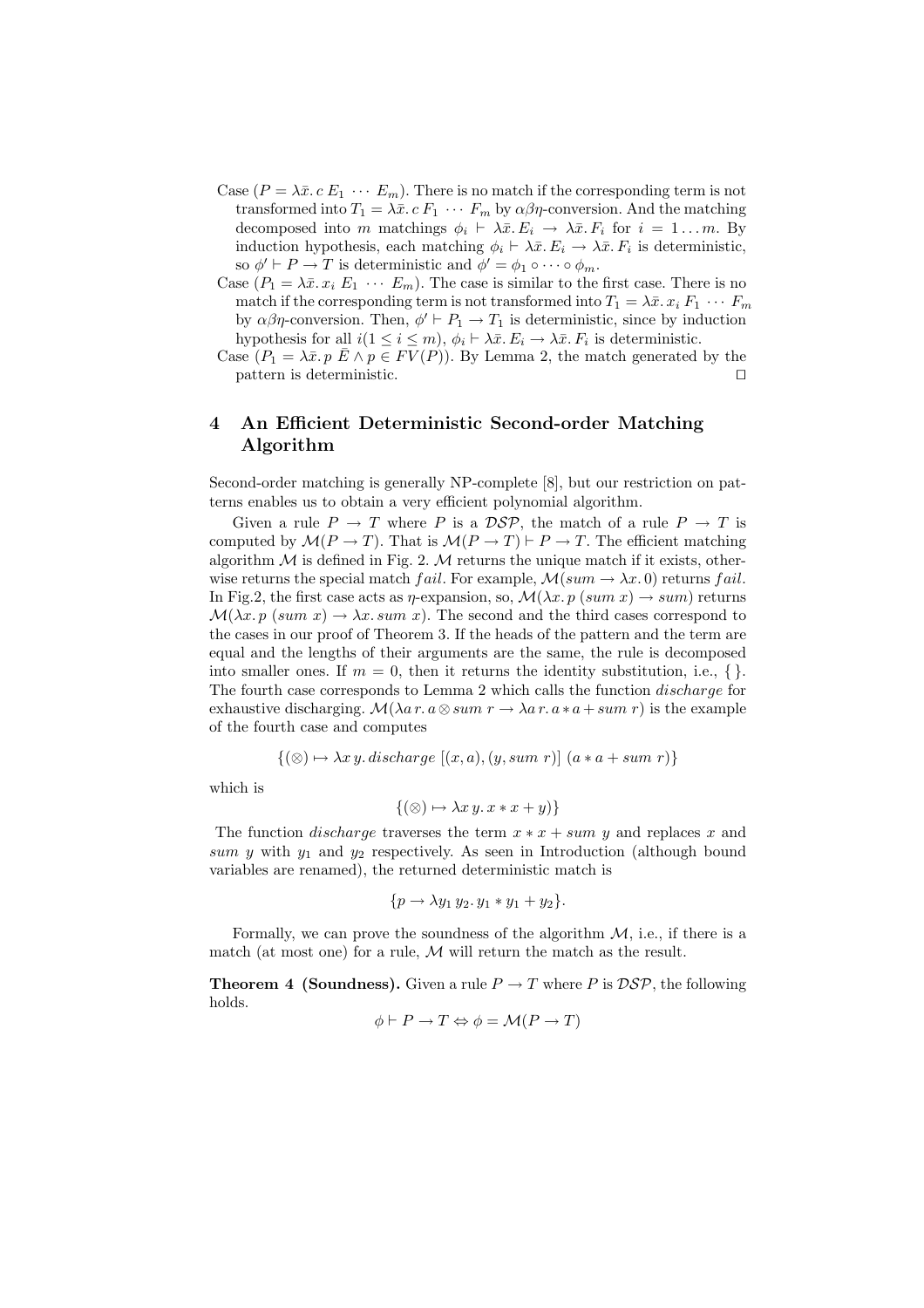```
\mathcal{M}(\lambda x_1 \cdots x_l P_1 \rightarrow \lambda x_1 \cdots x_o T_1) =\mathcal{M}(\lambda x_1 \cdots x_l P_1 \rightarrow \lambda x_1 \cdots x_l T_1 x_{o+1} \cdots x_l)if o < l \wedge P_1 and T_1 are not \lambda-abstraction
\mathcal{M}(\lambda \bar{x} \cdot c \ E_1 \ \cdots \ E_m \to \lambda \bar{x} \cdot d \ T_1 \ \cdots \ T_m) =\mathcal{M}(\lambda \bar{x}. E_1 \to \lambda \bar{x}. T_1).\cdots \mathcal{M}(\lambda \bar{x}. E_m \to \lambda \bar{x}. T_m) if c = d\mathcal{M}(\lambda \bar{x}, x_i E_1 \cdots E_m \rightarrow \lambda \bar{x}, x_j T_1 \cdots T_m) =\mathcal{M}(\lambda \bar{x}, E_1 \to \lambda \bar{x}, T_1) \cdots \mathcal{M}(\lambda \bar{x}, E_m \to \lambda \bar{x}, T_m) if i = j\mathcal{M}(\lambda \bar{x}, p \ E_1 \ \cdots \ E_m \rightarrow \lambda \bar{x}. T_1) =\{p \mapsto \lambda y_1 \cdots y_m \ldotp \text{discharge } [(y_1, E_1), \ldots, (y_m, E_m)] \, T_1\}where y_1, \ldots, y_m are fresh variables
\mathcal{M}(\_) = fail
```
Fig. 2. The Matching Algorithm

Proof. We prove it by induction on the structure of pattern.

For the first case of the matching algorithm  $M$ , we calculate as follows

 $\phi = \mathcal{M}(\lambda x_1 \cdots x_l P_1 \rightarrow \lambda x_1 \cdots x_o T_1)$  $\Leftrightarrow \{ \eta\text{-conversion} \}$  $\phi = \mathcal{M}(\lambda x_1 \cdots x_l P_1 \rightarrow \lambda x_1 \cdots x_l T_1 x_{o+1} \cdots x_l)$ ⇔ { induction hypothesis }  $\phi \vdash \lambda x_1 \cdots x_l$ .  $P_1 \rightarrow \lambda x_1 \cdots x_l$ .  $T_1 x_{o+1} \cdots x_l$  $\Leftrightarrow \{ \eta\text{-conversion } \}$  $\phi \vdash \lambda x_1 \cdots x_l \ldotp P_1 \rightarrow \lambda x_1 \cdots x_o \ldotp T_1$ 

For the second case, we assume

$$
\phi = \phi_1 \cdots \phi_m
$$

and we derive

 $\exists \phi \ldotp \phi = \mathcal{M}(\lambda \bar{x} \ldotp c \; E_1 \; \cdots \; E_m \rightarrow \lambda \bar{x} \ldotp d \; T_1 \; \cdots \; T_m) \; \wedge \; c = d$  $\Leftrightarrow \{ \text{ definition of } \mathcal{M} \}$  $\exists \phi \cdot \phi = \mathcal{M}(\lambda \bar{x}, E_1 \rightarrow \lambda \bar{x}, T_1). \cdots \mathcal{M}(\lambda \bar{x}, E_m \rightarrow \lambda \bar{x}, T_m)$ ⇔ { assumption }  $\exists \phi_1, \ldots, \phi_m, \phi_1 = \mathcal{M}(\lambda \bar{x}, E_1 \to \lambda \bar{x}, T_1), \ldots, \phi_m = \mathcal{M}(\lambda \bar{x}, E_m \to \lambda \bar{x}, T_m)$ ⇔ { induction hypothesis }  $\exists \phi_1, \ldots, \phi_m, \phi_1 \vdash \lambda \bar{x}. E_1 \rightarrow \lambda \bar{x}. T_1, \ldots, \phi_m \vdash \lambda \bar{x}. E_m \rightarrow \lambda \bar{x}. T_m$  $\Leftrightarrow \{ \text{ definition of } \vdash \}$  $\exists \phi_1, \ldots, \phi_m, \phi_1(\lambda \bar{x}. E_1) =_{\alpha \beta \eta} \lambda \bar{x}. T_1, \ldots, \phi_m(\lambda \bar{x}. E_m) =_{\alpha \beta \eta} \lambda \bar{x}. T_m$ ⇔ { property of (.) }  $\exists \phi \ldotp \phi \ (\lambda \bar{x} \ldotp c \; E_1 \cdots E_m) =_{\alpha \beta \eta} \lambda \bar{x} \ldotp d \; T_1 \cdots T_m$ ⇔ { assumption }  $\exists \phi \cdot \phi \vdash \lambda \bar{x} \cdot c \; E_1 \cdots E_m \rightarrow \lambda \bar{x} \cdot d \; T_1 \; \cdots \; T_m \; \wedge \; c = d$ 

as required. Since the third case is similar to the second case, we omit the proof.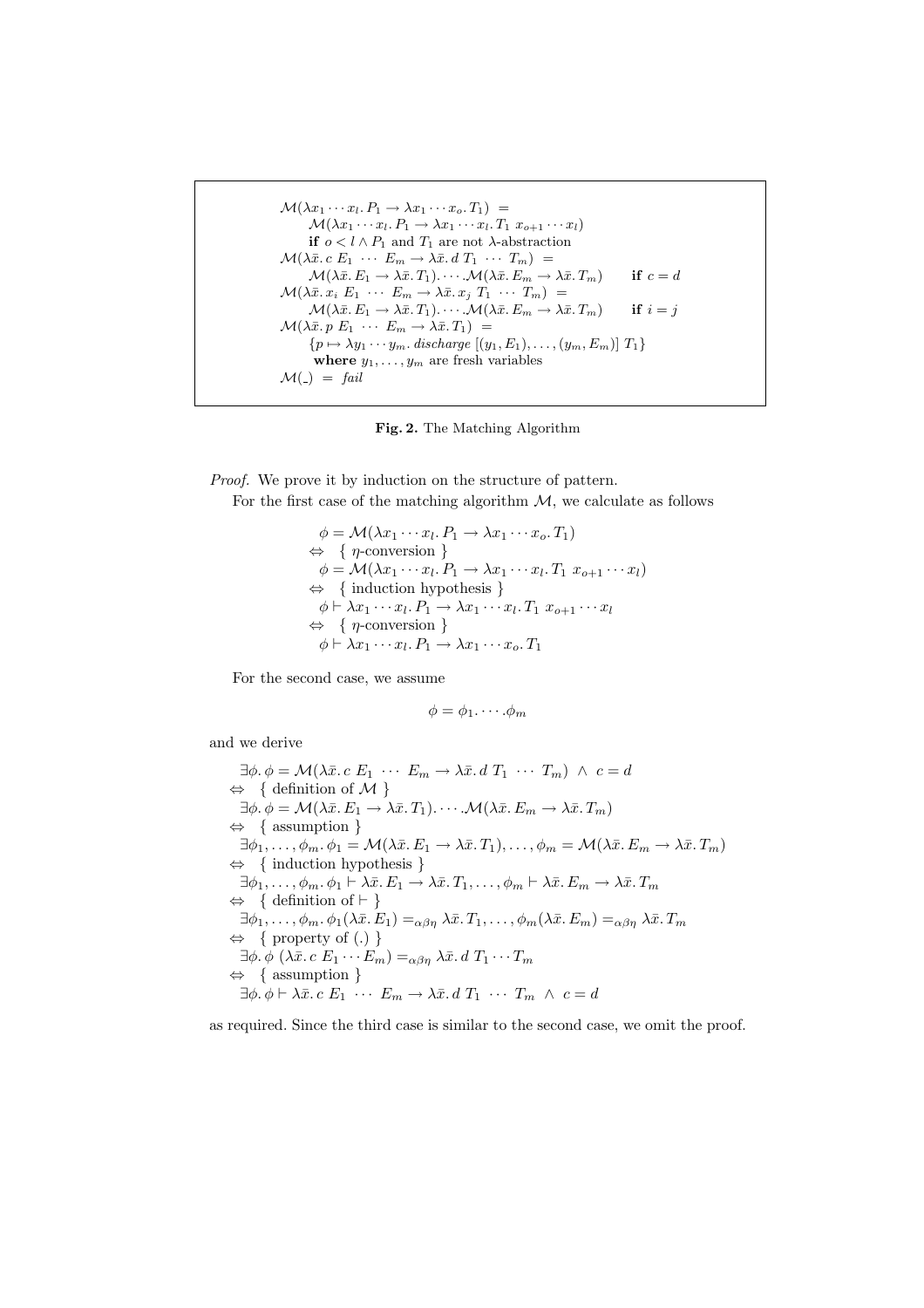Since the fourth case is rather complex, we prove sufficient and necessity conditions separately.

( $\Leftarrow$ ) For the case, a rule is  $\lambda x_1 \cdots x_l$ .  $p \to 1 \cdots E_m \rightarrow \lambda x_1 \cdots x_l$ . Let

 $B = discharge [(y_1, E_1), \ldots, (y_m, E_m)] T_1.$ 

Since discharge satisfies the property

$$
(\lambda y_1 \cdots y_m, B) \mathcal{E}_1 \cdots \mathcal{E}_m = T_1
$$

the following matching property holds.

$$
\{p \to \lambda y_1 \cdots y_m, B\} \vdash \lambda x_1 \cdots x_l. p \ E_1 \ \cdots \ E_m \to \lambda x_1 \cdots x_l. T_1
$$

 $(\Rightarrow)$  To obtain  $\phi \vdash \lambda x_1 \cdots x_l \cdot p \mathbb{E}_1 \cdots \mathbb{E}_m \to \lambda x_1 \cdots x_l \cdot T_1$ , all the free variables in  $T_1$  must be discharged. For each  $E_i$  and each occurrence  $E_i$  in  $T_1$ , we can choose whether we discharge it or not. By the definition of  $\mathcal{DSP}, \forall i, j (i \neq j)$ j).  $E_i \nleq E_j$  holds. Therefore if we don't discharge it, some free variables in  $T_1$  will remain, resulting in no match. Thus we must discharge all the occurrences of  $E_i$  in T. This operation matches *discharge*  $[(y_1, E_1), \ldots, (y_m, E_m)]$   $T_1$ .  $\Box$ 

The complexity of our matching algorithm is summarised in the following theorem. Let  $size(t)$  be a function to compute a size of the term t.

size 
$$
c = 1
$$
  
\nsize  $v = 1$   
\nsize  $(t_1 t_2) = size t_1 + size t_2$   
\nsize  $(\lambda x. t) = 1 + size t$ 

**Theorem 5 (Efficiency).** Let P be  $\mathcal{DSP}$ , n be the size of term T, and m be the maximum number of arguments of free variables in P. The algorithm  $\mathcal{M}(P \to T)$  has the time complexity of  $O(mn)$ .

Proof. Except for the second last case, it is straightforward that the time complexity of  $M$  is in proportion to the size of the pattern. For the last case, the function *discharge* traverses the term and the function *replace* checks for each argument  $E_i$ . replace costs  $O(m)$  and therefore *discharge* costs  $O(mn)$ .  $\Box$ 

It is worth noting that  $m$  is generally quite small and bound in practice, so our algorithm is nearly linear with respect to the program to be transformed.

We have implemented this matching algorithm in Template Haskell [15], and the experiments show that our matching algorithm is very fast. We have also tested many transformation examples used in the MAG system [3], and it is rather encouraging that almost all transformation rules (except for those using the third-order patterns) can be concisely described in terms of our deterministic second-order patterns.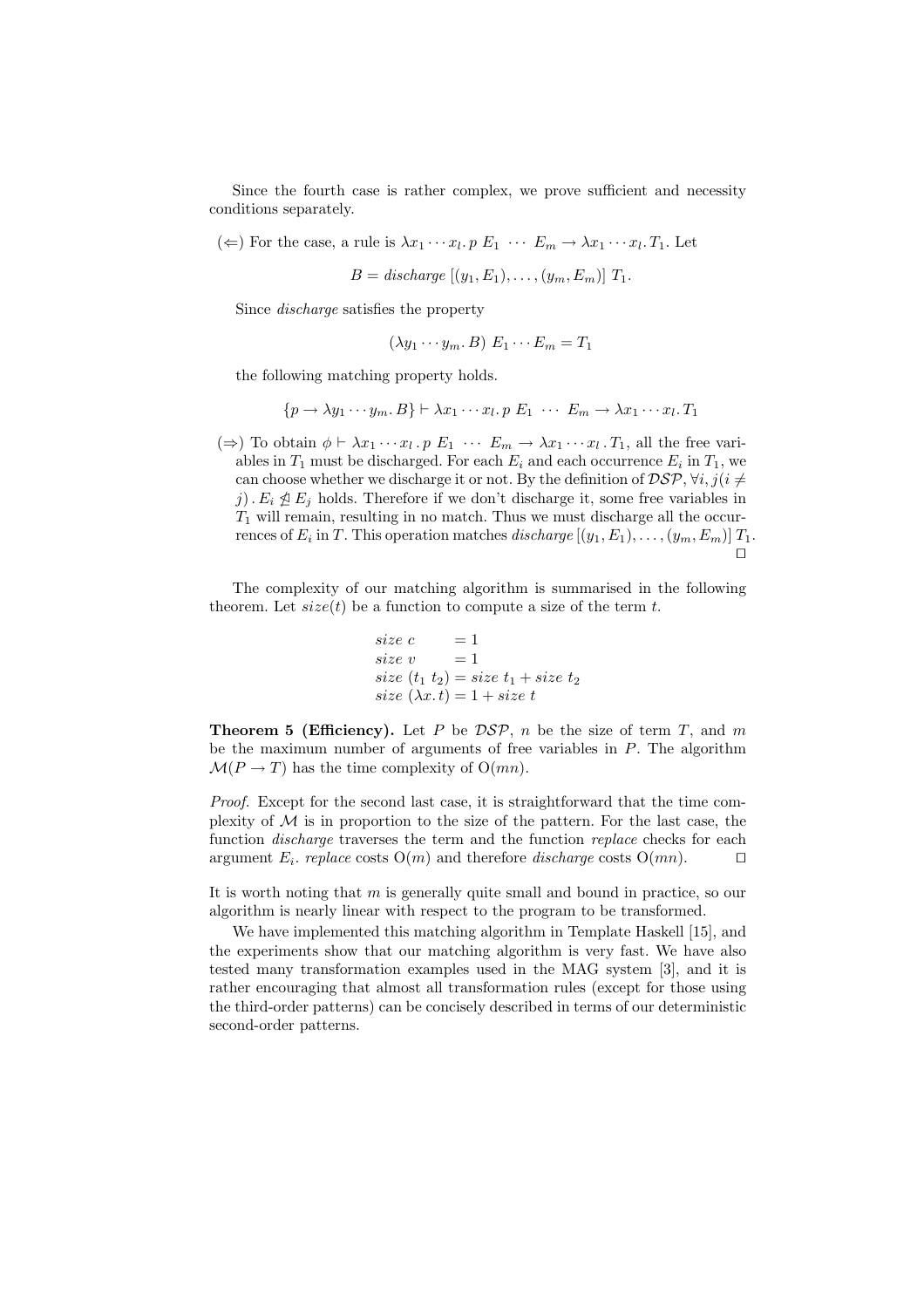#### 5 Application to Program Transformation

DSP covers a wider class of patterns then Miller's higher-order patterns as you have seen in fusion transformation in Sect. 1 and Sect. 2. In this section, we show how our matching algorithm can be useful for mechanise the tupling transformation.

Tupling is a program transformation where several results are returned from a single traversal of a data structure. For example, the function computing an average of a list

average1  $xs = sum xs / length xs$ 

is transformed into

average2  $xs = s/l$ where  $(s,1)$  = sumLength xs

where s stores the summation and 1 stores the length of the list  $xs$ .

The definition of sumLength is defined as

```
sumLength [] = (0, 0)sumLength (x:xs) = (x + s, 1 + 1)where (s,1) = sumLength xs
```
which is derived as follows. The base case is trivial.

```
sumLength []
= { spec. of sumLength }
  (sum [], length [])
= { unfolding sum and length }
  (0, 0)
```
The recursive case of sumLength is derived by

```
sumLength (x:xs)
= { spec. of sumLength }
  (sum(x:xs), length(x:xs))= { unfolding sum and length }
  (x + sum xs, 1 + length xs)= { introducing a new function p }
 p x (sum xs) (length xs)
= { introducing a new function p'
    s.t. p' = \{x (y, z) \rightarrow p x y z \}p' x (sumLength xs)
```
In fact, finding p is the matching problem

 $\lambda x \, xs. \, p \, x \; (sum \; xs) \; (length \; xs) \rightarrow (x + sum \; xs, 1 + length \; xs)$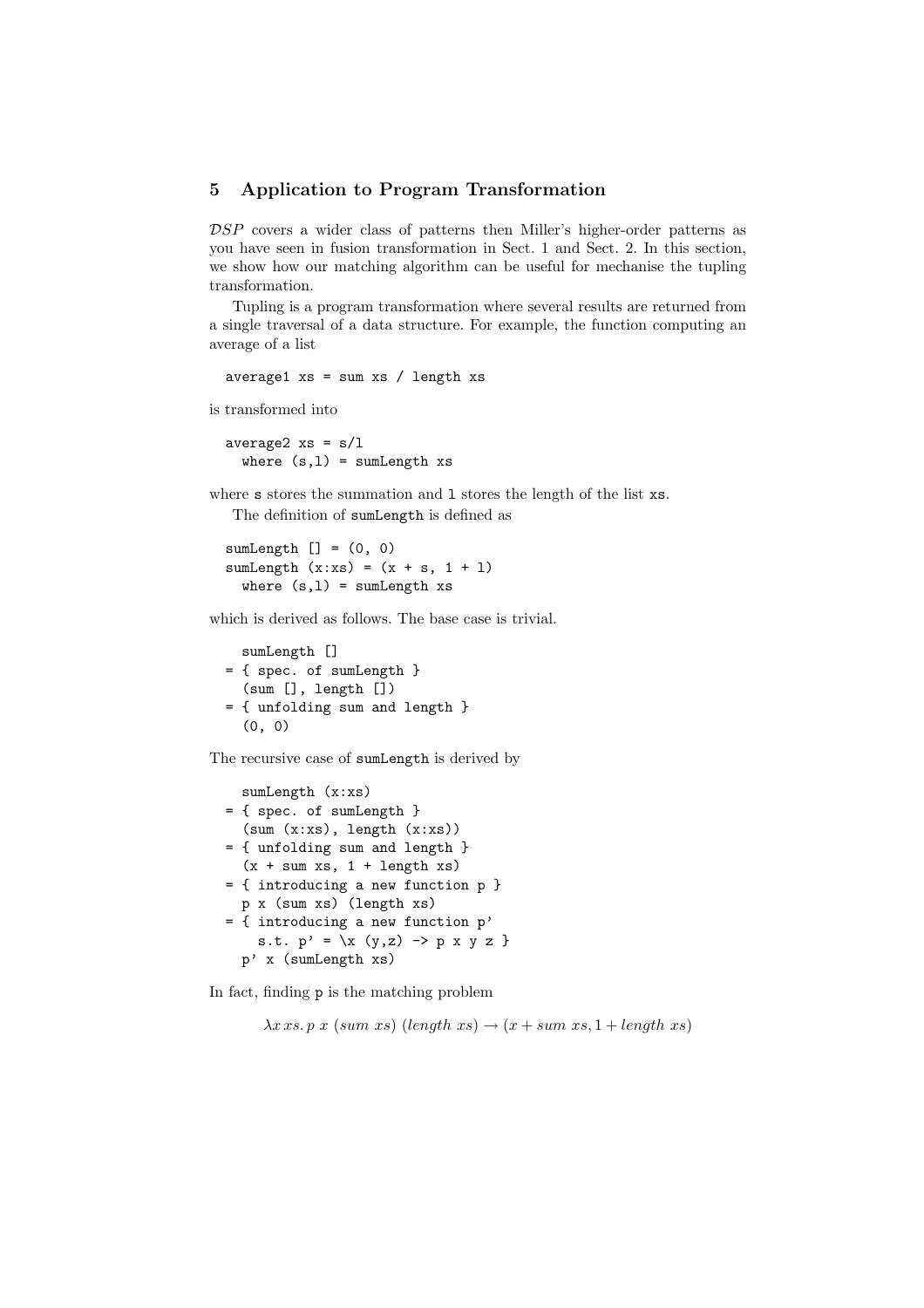which is resolved by our matching algorithm and the following substitution can be automatically obtained.

$$
\{p \mapsto \lambda y_1 \, y_2 \, y_3. \, (y_1 + y_2, 1 + y_3)\}
$$

Substituting it into the definition of  $p'$ , we obtain the definition of sumLength as

```
sumLength (x:xs)
  = (\y1 (y2, y3) \rightarrow (y1+y2, 1+y3)) x (sumLength xs)
```
As another example, to avoid repeated evaluation where a function generates several identical calls to itself, the function fib defined as

fib  $0 = 1$ fib 1 =  $1$ fib  $(n+2)$  = fib  $(n+1)$  + fib n

is transformed into

```
fastfib n = v where (, v) = fibt n
fibt 0 = (1,1)fibt (n+1) = (u+v,u) where (u,v) = fibt n
```
The derivation is reduced into the matching problem of the rule

 $\lambda n. p$  (fib n) (fib  $(n+1) \rightarrow \lambda n.$  (fib  $(n+1) + fib n$ , fib  $(n+1)$ )

which is resolved with the match

$$
\{p \mapsto \lambda x y. (y + x, y)\}\
$$

# 6 Conclusion

We have proposed a class of *deterministic second-order patterns*  $\mathcal{D}S\mathcal{P}$  which has at most a single second-order match. Our matching algorithm is linear if we fix patterns. Our pattern is a simple and natural extension of Miller's higher-order pattern [10] which has single most general unifier.

It is a classical approach to restrict the form of patterns to generate desirable higher-order matching. For example, under some restriction, possibly undecidable fifth-order matching is decidable [9], infinite third-order matches are finite [3], and nondeterministic second-order matching is deterministic [10]. Second-order matching is NP-complete [8], whose efficient algorithm is proposed by Curien et al. [16]. But restricting the form of patterns, there are known to be fast matching algorithm [17]. For example, if any function variable appears at most once in a pattern, it is linear.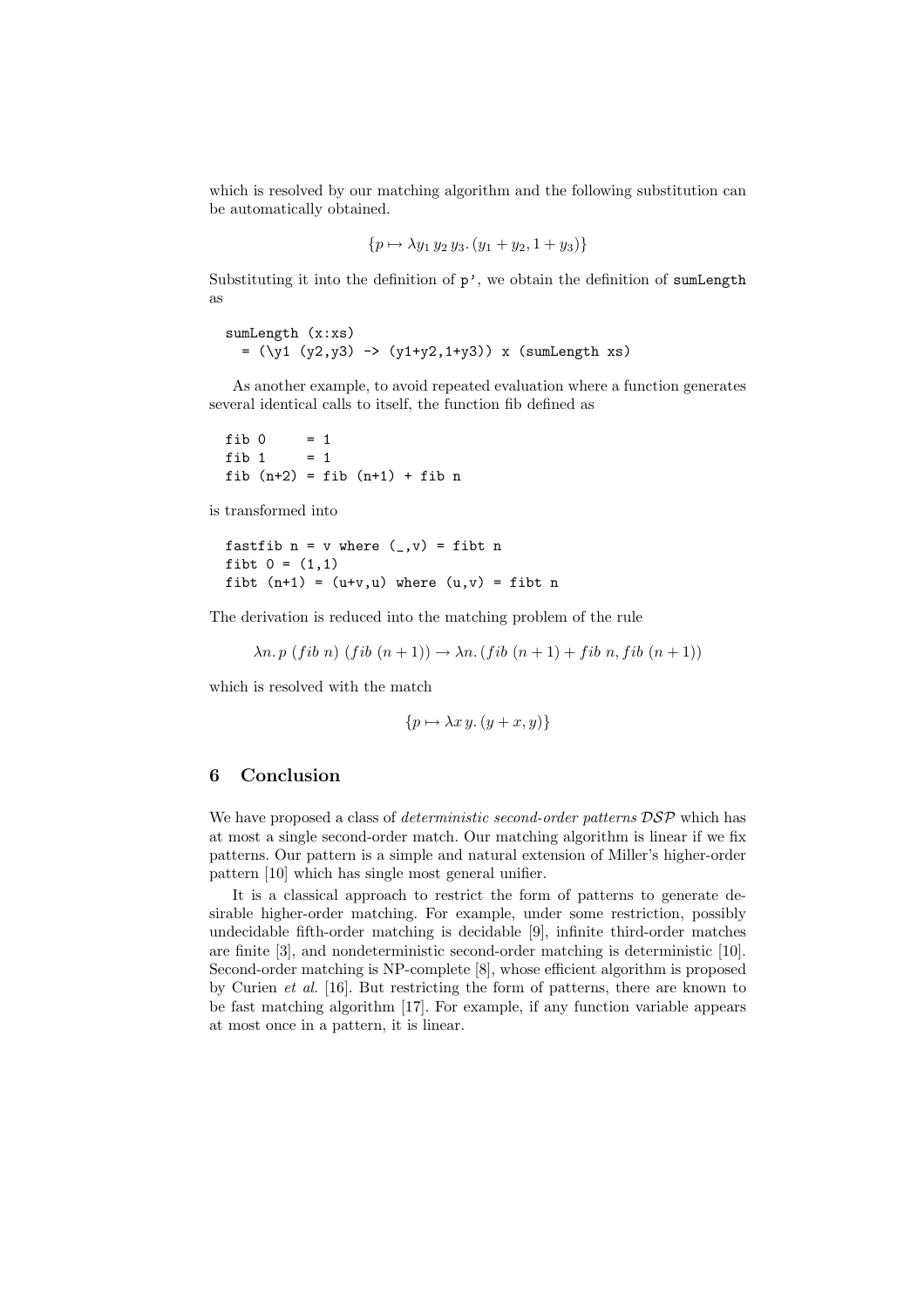Pattern matching plays an important role in program transformations. Many systems use first-order patterns [18–20] and most of them use first-order matching [15, 21–23]. Exceptions are MAG [24] and KORSO [2]; they use higher-order matching, which enables concise specification of program transformation, and make transformation more abstract and more reusable. One of the matching algorithms used in MAG is one-step matching [3, 25] which returns at least complete second-order match for arbitrary second-order patterns; our matching algorithm covers only a restricted class of second-order patterns DSP.

There is a trade-off between completeness and efficiency of matching algorithm. Since the type of patterns are statically distinguished in program transformation to some extent, we might want to choose algorithm for each patterns. Our prototype implementation of the deterministic matching algorithm, together with the experiments on using it to code the examples tested in the MAG system, shows that our approach is promising. Actually, our patterns cover 91% of patterns in transformation rules in example transformations of MAG(ver.2.1) while Miller's higher-order patterns cover 71% and first-order patterns cover 69%.

In this paper, we focus on the second-order patterns. We believe the technique is applicable to higher-order patterns. We are now working on this.

#### References

- 1. Huet, G., Lang, B.: Proving and applying program transformations expressed with second-order patterns. Acta Informatica 11 (1978) 31–55
- 2. Bruckner, B., Liu, J., Shi, H., Wolff, B.: Towards correct, efficient and reusable transformational developments. In: KORSO: Methods, Languages, and Tools for Construction of Correct Software. Volume 1009 of LNCS., Springer-Verlag (1995) 270–184
- 3. de Moor, O., Sittampalam, G.: Higher-order matching for program transformation. Theoretical Computer Science 269 (2001) 135–162
- 4. Gill, A., Launchbury, J., Jones, S.L.P.: A short cut to deforestation. In: Proceedings of the 6th International Conference on Functional Programming Languages and Computer Architecture (FPCA'93), Copenhagen, Denmark, ACM Press (1993) 223–232
- 5. Sheard, T., Launchbury, J.: Warm fusion: Deriving build-catas from recursive definitions. In: Conference on Functional Programming Languages and Computer Architecture, ACM (1995) 314–323
- 6. Bird, R.: Introduction to Functional Programming using Haskell (second edition). Prentice Hall (1998)
- 7. Johann, P., Visser, E.: Warm fusion in stratego: A case study in the generation of program transformation systems. Technical Report Technical Report UU-CS-2000- 43, Institute of Information and Computing Sciences, Utrecht University (2000)
- 8. Baxter, L.: The complexity of unification. PhD thesis, Department of Computer Science, University of Waterloo (1977)
- 9. Schubert, A.: Linear interpolation for the higher order matching problem. In: Theory and Practice of Software Development. (1996) 441–452
- 10. Miller, D.: A logic programming language with lambda-abstraction, function variables, and simple unification. Journal of Logic and Computation 1 (1991) 497–536